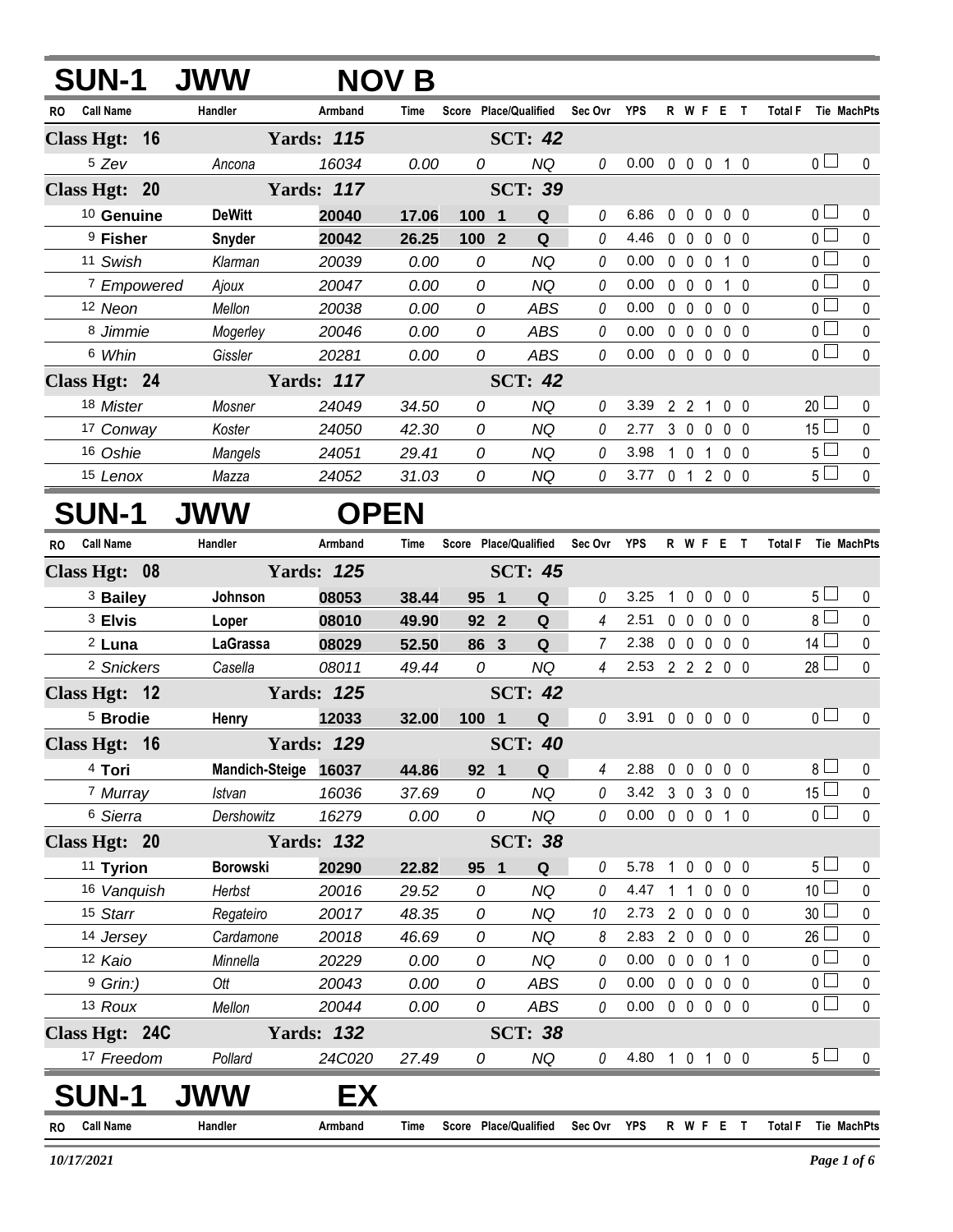| Class Hgt: 08         |                | <b>Yards: 140</b> |       |                     | <b>SCT: 46</b> |   |      |                |                                |                   |                   |                |              |
|-----------------------|----------------|-------------------|-------|---------------------|----------------|---|------|----------------|--------------------------------|-------------------|-------------------|----------------|--------------|
| <sup>19</sup> Delaney | O'Reilly       | 08260             | 29.08 | 100 1               | Q              | 0 | 4.81 | $\Omega$       | $\mathbf 0$<br>$\mathbf 0$     |                   | 0 <sub>0</sub>    | 0 <sub>0</sub> | $\mathbf{0}$ |
| <sup>1</sup> Amara    | LaGrassa       | 08259             | 51.81 | $\theta$            | <b>NQ</b>      | 5 | 2.70 | $2\quad 0$     | $\mathbf{0}$                   |                   | 0 <sub>0</sub>    | $25\lfloor$    | $\mathbf{0}$ |
| 17 Yogi               | Snyder         | 08264             | 42.25 | 0                   | <b>NQ</b>      | 0 | 3.31 | $2 \quad 1$    | $\mathbf 0$                    |                   | 0 <sub>0</sub>    | $15$ $-$       | $\mathbf 0$  |
| Class Hgt: 12         |                | <b>Yards: 140</b> |       |                     | <b>SCT: 43</b> |   |      |                |                                |                   |                   |                |              |
| 49 Maverick           | Edel           | 12269             | 49.01 | 0                   | <b>NQ</b>      | 6 | 2.86 | $\mathbf{1}$   |                                | 0 0 0 0           |                   | $23$ $\Box$    | $\pmb{0}$    |
| Class Hgt: 16         |                | <b>Yards: 146</b> |       |                     | <b>SCT: 42</b> |   |      |                |                                |                   |                   |                |              |
| 8 Bling               | Evans          | 16013             | 39.50 | 0                   | NQ             | 0 | 3.70 | 1.             | $\mathbf 0$<br>1               |                   | 0 <sub>0</sub>    | 5 l            | 0            |
| 83 Danny              | Condit         | 16278             | 0.00  | 0                   | <b>NQ</b>      | 0 | 0.00 | $0\quad 0$     | 0                              |                   | $1\quad0$         | 0 <sub>0</sub> | $\mathbf 0$  |
| 84 Brooke             | Ezzo           | 16276             | 0.00  | 0                   | <b>ABS</b>     | 0 | 0.00 | 0 <sub>0</sub> | $\mathbf{0}$                   |                   | 0 <sub>0</sub>    | 0 <sub>1</sub> | $\mathbf 0$  |
| Class Hgt: 20         |                | <b>Yards: 152</b> |       |                     | <b>SCT: 41</b> |   |      |                |                                |                   |                   |                |              |
| 139 Jem               | <b>Samuels</b> | 20283             | 25.90 | 100<br>$\mathbf{1}$ | Q              | 0 | 5.87 | $\mathbf{0}$   | $\mathbf 0$<br>$\mathbf 0$     |                   | 0 <sub>0</sub>    | 0 <sub>0</sub> | 0            |
| 138 Clooney           | Johnston       | 20284             | 28.92 | 0                   | <b>NQ</b>      | 0 | 5.26 |                | $\mathbf{0}$<br>$\Omega$       |                   | 0 <sub>0</sub>    | 5 l            | $\mathbf 0$  |
| 137 Bear              | Caffrey        | 20285             | 0.00  | 0                   | <b>NQ</b>      | 0 | 0.00 | $\Omega$       | $\mathbf 0$<br>$\Omega$        |                   | $1\quad$ $\Omega$ | 0 l            | 0            |
| 136 Merry             | <b>Rimmer</b>  | 20287             | 28.10 | 0                   | NQ             | 0 | 5.41 | 0              | $\mathbf{0}$<br>1              |                   | 0 <sub>0</sub>    | 0 L            | $\mathbf 0$  |
| 135 Brehon            | Lazaro         | 20292             | 29.34 | 0                   | <b>NQ</b>      | 0 | 5.18 | 2              | $\Omega$                       |                   | 0 <sub>0</sub>    | 10 $\lfloor$   | $\mathbf 0$  |
| 10 Golly              | <b>Brennan</b> | 20293             | 29.01 | 0                   | NQ             | 0 | 5.24 | 1.             | $\overline{0}$<br>$\mathbf{0}$ |                   | 0 <sub>0</sub>    | 5 <sup>1</sup> | $\mathbf 0$  |
| Class Hgt: 24         |                | <b>Yards: 152</b> |       |                     | <b>SCT: 43</b> |   |      |                |                                |                   |                   |                |              |
| 152 Carson            | Durocher       | 24296             | 0.00  | 0                   | <b>NQ</b>      | 0 | 0.00 | $\mathbf 0$    | $\mathbf 0$<br>$\mathbf{0}$    |                   | 1 0               | 0 <sub>0</sub> | $\mathbf 0$  |
| 153 Chaos             | Koster         | 24297             | 33.50 | 0                   | NQ             | 0 | 4.54 | $\mathbf 0$    | $\overline{1}$                 | $0\quad 0\quad 0$ |                   | 5 L            | 0            |
| <b>SUN-1</b>          |                | <b>MAS</b>        |       |                     |                |   |      |                |                                |                   |                   |                |              |

## **SUN-1 JWW**

| <b>RO</b> | <b>Call Name</b>          | Handler          | Armband           | <b>Time</b> | Score Place/Qualified |                         |                | Sec Ovr  | <b>YPS</b> |                | R W F E                 |              |                | $\mathbf{T}$ | <b>Total F</b>  | <b>Tie MachPts</b> |
|-----------|---------------------------|------------------|-------------------|-------------|-----------------------|-------------------------|----------------|----------|------------|----------------|-------------------------|--------------|----------------|--------------|-----------------|--------------------|
|           | Class Hgt: 08             |                  | <b>Yards: 140</b> |             |                       | <b>SCT: 46</b>          |                |          |            |                |                         |              |                |              |                 |                    |
|           | <sup>15</sup> Bonnie      | <b>Dare</b>      | 08105             | 31.73       | 100                   | $\overline{\mathbf{1}}$ | Q              | Ŋ        | 4.41       | $\mathbf{0}$   | $\overline{0}$          | $\mathbf{0}$ | 0 <sub>0</sub> |              | $\overline{0}$  | 14                 |
|           | <sup>5</sup> Ton Ton      | <b>Hanes</b>     | 08262             | 31.73       | 100                   | $\overline{2}$          | $\mathbf Q$    | $\theta$ | 4.41       | 0              | $\overline{0}$          | $\mathbf 0$  | 0 <sub>0</sub> |              | 0 <sub>0</sub>  | 14                 |
|           | <sup>8</sup> Piper        | Cuzzolino        | 08118             | 34.31       | 100                   | $\mathbf{3}$            | Q              | 0        | 4.08       | $\mathbf{0}$   | $\mathbf{0}$            | $\mathbf{0}$ | $\mathbf{0}$   | - 0          | 0 <sub>0</sub>  | 11                 |
|           | <sup>9</sup> Scrappy      | <b>LaGrassa</b>  | 08115             | 38.15       | 100 4                 |                         | Q              | 0        | 3.67       | $\mathbf 0$    | $\mathbf{0}$            | $\Omega$     | $\Omega$       | $\Omega$     | 0 <sub>0</sub>  | $\overline{7}$     |
|           | 16 Victor                 | Cuzzolino        | 08104             | 30.02       | 0                     |                         | <b>NQ</b>      | 0        | 4.66       |                | $\Omega$                | $\Omega$     | 0 <sub>0</sub> |              | 5 L             | $\mathbf 0$        |
|           | 14 Zelda                  | Huntington       | 08108             | 43.45       | $\Omega$              |                         | <b>NQ</b>      | 0        | 3.22       |                | $\overline{2}$          | $\Omega$     | $\Omega$       | - 0          | 15 <sub>1</sub> | $\Omega$           |
|           | 13 ZoomZoom               | LaGrassa         | 08109             | 44.77       | 0                     |                         | <b>NQ</b>      | 0        | 3.13       |                |                         | 0            | 0 <sub>0</sub> |              | 10 <sup>1</sup> | 0                  |
|           | 10 Pop-Tart               | <b>Scheiner</b>  | 08114             | 0.00        | 0                     |                         | <b>NQ</b>      | 0        | 0.00       | 0              | $\mathbf 0$             | 0            | 1              | $\mathbf{0}$ | $0-$            | 0                  |
|           | 18 Scout                  | Loper            | 08261             | 49.81       | 0                     |                         | <b>NQ</b>      | 3        | 2.81       | $\overline{2}$ | $\overline{\mathbf{0}}$ | 1            | 0 <sub>0</sub> |              | 19 <sup>1</sup> | $\pmb{0}$          |
|           | 12 Misty                  | Gregory          | 08110             | 0.00        | 0                     |                         | ABS            | 0        | 0.00       | $\mathbf{0}$   | $\mathbf{0}$            | $\mathbf{0}$ | 0 <sub>0</sub> |              | 0 <sub>l</sub>  | $\Omega$           |
|           | 11 Shimmy                 | Hill-Wampler     | 08116             | 0.00        | 0                     |                         | <b>ABS</b>     | 0        | 0.00       | 0              | $\mathbf 0$             | $\mathbf 0$  | $0\quad 0$     |              | 0 <sub>0</sub>  | $\mathbf 0$        |
|           | 7 Sadie                   | Gregory          | 08121             | 0.00        | 0                     |                         | <b>ABS</b>     | 0        | 0.00       | $\mathbf{0}$   | $\overline{0}$          | $\Omega$     | 0 <sub>0</sub> |              | $\overline{0}$  | $\mathbf 0$        |
|           | <sup>6</sup> Jingle Belle | Hill-Wampler     | 08123             | 0.00        | 0                     |                         | <b>ABS</b>     | 0        | 0.00       | $\mathbf 0$    | $\mathbf 0$             | $\mathbf{0}$ | 0 <sub>0</sub> |              | 0 <sub>1</sub>  | $\mathbf{0}$       |
|           | Class Hgt: 12             |                  | <b>Yards: 140</b> |             |                       |                         | <b>SCT: 43</b> |          |            |                |                         |              |                |              |                 |                    |
|           | 29 Katia                  | Gregory          | 12265             | 0.00        | 0                     |                         | <b>AIS</b>     | 0        | 0.00       | $\mathbf 0$    | $\mathbf 0$             | $\mathbf 0$  | 0 <sub>0</sub> |              | 0 <sup>1</sup>  | $\mathbf{0}$       |
|           | 30 Spark                  | <b>Bintliff</b>  | 12136             | 22.81       | 100                   | $\mathbf{1}$            | Q              | 0        | 6.14       | $\mathbf 0$    | $\mathbf 0$             | $\mathbf{0}$ | $\mathbf 0$    | $\mathbf{0}$ | 0 <sub>l</sub>  | 20                 |
|           | 39 Minute                 | <b>Bintliff</b>  | 12133             | 24.36       | 100                   | $\overline{2}$          | Q              | 0        | 5.75       | $\mathbf{0}$   | $\mathbf 0$             | $\mathbf 0$  | 0 <sub>0</sub> |              | 0 L             | 18                 |
|           | 45 Mixer                  | <b>Schroeder</b> | 12129             | 25.32       | 100                   | $\mathbf{3}$            | Q              | 0        | 5.53       | $\mathbf 0$    | $\mathbf 0$             | $\mathbf{0}$ | 0 <sub>0</sub> |              | 0 <sub>0</sub>  | 17                 |
|           | 33 Keegan                 | O'Reilly         | 12144             | 30.16       | 100                   | $\overline{4}$          | Q              | 0        | 4.64       | $\mathbf{0}$   | $\mathbf{0}$            | $\mathbf{0}$ | $\mathbf{0}$   | $\Omega$     | 0 <sub>0</sub>  | 12                 |
|           | 36 Liz Lemon              | <b>Striepeck</b> | 12141             | 30.79       | 100                   |                         | Q              | 0        | 4.55       | $\Omega$       | $\Omega$                | $\Omega$     | 0 <sub>0</sub> |              | 0 L             | 12                 |
|           | 46 Duncan                 | <b>McNelis</b>   | 12128             | 32.38       | 100                   |                         | Q              | 0        | 4.32       | $\mathbf 0$    | $\mathbf 0$             | $\mathbf 0$  | 0 <sub>0</sub> |              | 0 <sub>0</sub>  | 10                 |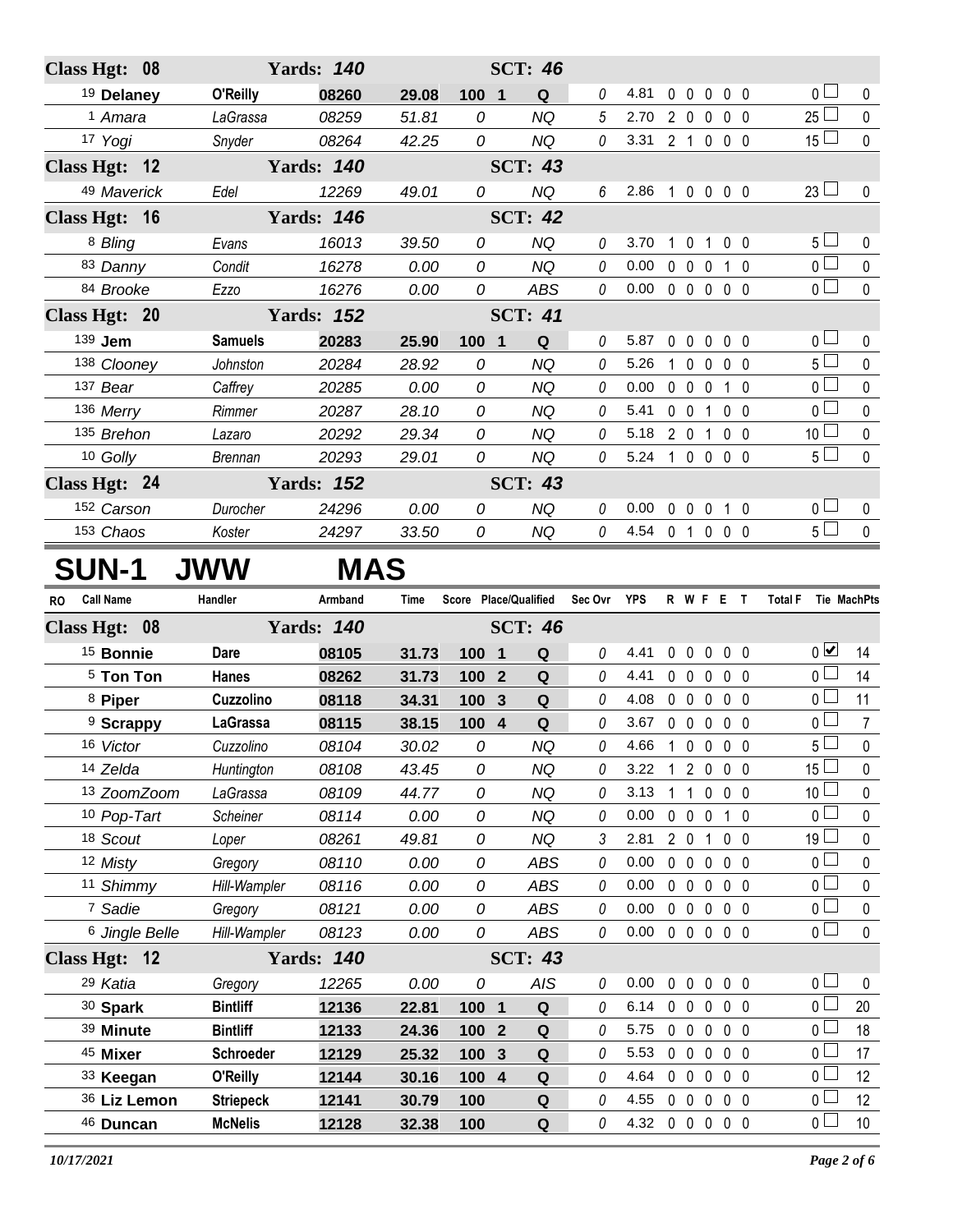| 28 OBX                   | Kellar             | 12267             | 32.61 | 100     | Q                            | 0  | 4.29           | $\mathbf{0}$ | $\mathbf{0}$      | $\mathbf 0$    | 0 <sub>0</sub>                 | $\overline{0}$  | 10             |
|--------------------------|--------------------|-------------------|-------|---------|------------------------------|----|----------------|--------------|-------------------|----------------|--------------------------------|-----------------|----------------|
| 44 Roger                 | Fitzgerald         | 12130             | 34.67 | 100     | ${\bf Q}$                    | 0  | 4.04           | $\mathbf 0$  | $\mathbf 0$       | $\mathbf 0$    | 0 <sub>0</sub>                 | $\overline{0}$  | 8              |
| 31 Misha                 | <b>Szakacs</b>     | 12147             | 34.78 | 100     | Q                            | 0  | 4.03           | $\mathbf 0$  | $\mathbf 0$       | $\mathbf 0$    | 0 <sub>0</sub>                 | $\overline{0}$  | 8              |
| 35 Zor-el                | Bergmann           | 12142             | 37.24 | 100     | ${\bf Q}$                    | 0  | 3.76           | $0\quad 0$   |                   | $\mathbf 0$    | 0 <sub>0</sub>                 | 0 <sup>1</sup>  | 5              |
| <sup>27</sup> Jelly Bean | <b>Kapetanakis</b> | 12270             | 38.73 | 100     | Q                            | 0  | 3.61           | $\mathbf 0$  | $\mathbf 0$       | $\mathbf 0$    | 0 <sub>0</sub>                 | 0 <sup>2</sup>  | 4              |
| 48 Bella                 | <b>Bintliff</b>    | 12126             | 41.26 | 100     | Q                            | 0  | 3.39           | $0\quad 0$   |                   | $\mathbf 0$    | 0 <sub>0</sub>                 | 0 <sup>1</sup>  |                |
| 43 Digby                 | <b>Brawner</b>     | 12131             | 0.00  | 0       | <b>NQ</b>                    | 0  | 0.00           | $\mathbf 0$  | $\mathbf 0$       | 0              | $\overline{0}$<br>$\mathbf{1}$ | 0 <sub>0</sub>  | $\pmb{0}$      |
| 42B                      | Hill-Wampler       | 12134             | 35.37 | 0       | <b>NQ</b>                    | 0  | 3.96           | $0\quad 0$   |                   | $\overline{2}$ | 0 <sub>0</sub>                 | 0 <sub>l</sub>  | $\mathbf 0$    |
| 41 Ruckus                | Summersgill        | 12137             | 28.84 | 0       | <b>NQ</b>                    | 0  | 4.85           |              | $\mathbf{1}$      | 1              | 0 <sub>0</sub>                 | 10 <sup>L</sup> | $\pmb{0}$      |
| 40 Rollo                 | Gruver             | 12138             | 33.82 | 0       | <b>NQ</b>                    | 0  | 4.14           | 1            | $\mathbf{1}$      | 1              | 0 <sub>0</sub>                 | 10 <sup>1</sup> | 0              |
| 38 Pippi                 | Cornelius          | 12139             | 46.54 | 0       | <b>NQ</b>                    | 3  | 3.01           | $\mathbf 0$  | $\mathbf 0$       | 0              | 0 <sub>0</sub>                 | $9+$            | $\pmb{0}$      |
| 37 Sassy                 | <b>McNelis</b>     | 12140             | 36.73 | 0       | <b>NQ</b>                    | 0  | 3.81           | $\mathbf{1}$ | $\overline{1}$    | $\mathbf 0$    | 0 <sub>0</sub>                 | 10 <sup>1</sup> | 0              |
| 34 Starz                 | LaGrassa           | 12143             | 47.28 | 0       | <b>NQ</b>                    | 4  | 2.96           | $\mathbf{1}$ | $\mathbf 0$       | 0              | 0 <sub>0</sub>                 | 17 $\Box$       | $\pmb{0}$      |
| 32 Trek                  | Wiechmann          | 12145             | 23.30 | 0       | <b>NQ</b>                    | 0  | 6.01           | $0\quad 0$   |                   | 1              | 0 <sub>0</sub>                 | 0 <sup>1</sup>  | $\mathbf 0$    |
| 50 Moose                 | Schiappa           | 12266             | 42.90 | 0       | NQ                           | 0  | 3.26           | $\mathbf 1$  | $\mathbf 0$       | $\mathbf 0$    | 0 <sub>0</sub>                 | 5 <sup>L</sup>  | $\pmb{0}$      |
| 47 Star                  | Dershowitz         | 12125             | 0.00  | 0       | <b>ABS</b>                   | 0  | 0.00           |              | 00000             |                |                                | 0 <sup>1</sup>  | $\mathbf 0$    |
| 16<br><b>Class Hgt:</b>  |                    | <b>Yards: 146</b> |       |         | <b>SCT: 42</b>               |    |                |              |                   |                |                                |                 |                |
| 63 Paprika               | Emmanuelli         | 16272             | 0.00  | 0       | <b>AIS</b>                   | 0  | 0.00           | $\mathbf 0$  | $\mathbf 0$       | $\mathbf 0$    | 0 <sub>0</sub>                 | 0 <sub>1</sub>  | $\mathbf 0$    |
| 72 Sweep                 | <b>Wurst</b>       | 16165             | 23.79 | $100 1$ | Q                            | 0  | 6.14           | $0\quad 0$   |                   | $\mathbf 0$    | 0 <sub>0</sub>                 | 0 <sub>1</sub>  | 18             |
| 82 Fred                  | <b>Bintliff</b>    | 16149             | 24.00 | 100     | Q<br>$\overline{2}$          | 0  | 6.08           | $0\quad 0$   |                   | $\mathbf 0$    | 0 <sub>0</sub>                 | 0 <sub>0</sub>  | 18             |
| 78 Sonya Blade           | <b>Brennan</b>     | 16153             | 24.69 | 100     | Q<br>3                       | 0  | 5.91           | $0\quad 0$   |                   | $\mathbf 0$    | $0\quad 0$                     | 0 <sup>1</sup>  | 17             |
| 79 Joey                  | Condit             | 16152             | 25.67 | 100     | Q<br>$\overline{\mathbf{4}}$ | 0  | 5.69           | $0\quad 0$   |                   | $\mathbf 0$    | 0 <sub>0</sub>                 | 0 <sup>L</sup>  | 16             |
| 76 Surf                  | Wiechmann          | 16156             | 27.03 | 100     | Q                            | 0  | 5.40           | $0\quad 0$   |                   | $\mathbf 0$    | 0 <sub>0</sub>                 | 0 <sup>1</sup>  | 14             |
| 61 Duffey                | <b>Ackley</b>      | 16274             | 27.33 | 100     | ${\bf Q}$                    | 0  | 5.34           | $0\quad 0$   |                   | $\mathbf 0$    | 0 <sub>0</sub>                 | 0 L             | 14             |
| 73 Frankie               | Koehler            | 16162             | 28.10 | 100     | ${\bf Q}$                    | 0  | 5.20           | $\mathbf 0$  | $\overline{0}$    | $\mathbf 0$    | $0\quad 0$                     | 0 <sub>0</sub>  | 13             |
| 69 Lici                  | Cimprich           | 16171             | 28.94 | 100     | Q                            | 0  | 5.04           | $0\quad 0$   |                   | $\mathbf 0$    | 0 <sub>0</sub>                 | 0 <sub>0</sub>  | 13             |
| 65 Emphi                 | Claereboudt        | 16175             | 29.19 | 100     | Q                            | 0  | 5.00           | $0\quad 0$   |                   | $\mathbf 0$    | 0 <sub>0</sub>                 | 0 <sub>0</sub>  | 12             |
| 81 Kip                   | <b>Fronheiser</b>  | 16150             | 29.40 | 100     | Q                            | 0  | 4.97           | $0\quad 0$   |                   | $\mathbf 0$    | 0 <sub>0</sub>                 | $0-$            | 12             |
| 68 Shine                 | Harrington         | 16172             | 29.66 | 100     | Q                            | 0  | 4.92           | $0\quad 0$   |                   | $\mathbf 0$    | 0 <sub>0</sub>                 | 0 <sup>1</sup>  | 12             |
| 60 Déjà vu               | Mygas              | 16280             | 34.82 | 100     | Q                            | 0  | 4.19 0 0 0 0 0 |              |                   |                |                                | 0 <sup>1</sup>  | $\overline{7}$ |
| 77 RivaMni               | Kappe              | 16154             | 26.63 | 0       | NQ                           | 0  | 5.48           |              | 0 0 1 0 0         |                |                                | 0 <sub>l</sub>  | 0              |
| 75 Emma                  | Martin-Marquez     | 16157             | 43.18 | 0       | <b>NQ</b>                    | 1  | 3.38           |              | $1 0 0$           |                | $0\quad 0$                     | 8l              | 0              |
| 74 Spinner               | Fluet              | 16161             | 60.06 | 0       | <b>NQ</b>                    | 18 | 2.43           | $\mathbf{1}$ | $2\quad0$         |                | $0\quad 0$                     | $69$ $-$        | 0              |
| 64 Quicksilver           | Dershowitz         | 16166             | 29.48 | 0       | <b>NQ</b>                    | 0  | 4.95           |              | $1\quad1$         | $\overline{1}$ | 0 <sub>0</sub>                 | 10 <sup>L</sup> | 0              |
| 71 Sawyer                | Ondeyka            | 16167             | 32.59 | 0       | <b>NQ</b>                    | 0  | 4.48           |              | 0 1 0 0 0         |                |                                | 5 <sub>1</sub>  | $\pmb{0}$      |
| 70 Daisy                 | Evans              | 16170             | 0.00  | 0       | <b>NQ</b>                    | 0  | 0.00           |              | $0\quad 0\quad 0$ |                | 1 0                            | 0 L             | 0              |
| 67 Ozzy                  | Halloran           | 16173             | 37.45 | 0       | <b>NQ</b>                    | 0  | 3.90           | $\mathbf{1}$ | $\mathbf 0$       | $\mathbf 0$    | $0\quad 0$                     | $5+$            | 0              |
| 66 Loa                   | Martin-Marquez     | 16174             | 53.94 | 0       | <b>NQ</b>                    | 11 | 2.71           | $\mathbf 1$  | $\mathbf 0$       | $\mathbf 0$    | $0\quad 0$                     | 38 l            | 0              |
| 62 Skyler                | Pollifrone         | 16273             | 35.69 | 0       | <b>NQ</b>                    | 0  | 4.09           |              | 2 0 0 0 0         |                |                                | 10 <sup>2</sup> | 0              |
| 80 Rhys                  | Midura             | 16151             | 0.00  | 0       | <b>ABS</b>                   | 0  | 0.00           |              | 0 0 0 0 0         |                |                                | 0 <sub>1</sub>  | $\mathbf 0$    |
| Class Hgt: 20            |                    | <b>Yards: 152</b> |       |         | <b>SCT: 41</b>               |    |                |              |                   |                |                                |                 |                |
| 124 Wit                  | <b>DeWitt</b>      | 20190             | 21.50 | 100 1   | Q                            | 0  | 7.07           |              | 0 0 0 0 0         |                |                                | 0 <sub>0</sub>  | 19             |
| 129 Optimus Prime Ajoux  |                    | 20187             | 21.82 | 100 2   | Q                            | 0  | 6.97           | $0\quad 0$   |                   | $\mathbf 0$    | 0 <sub>0</sub>                 | 0 <sup>1</sup>  | 19             |
| 103 Asher                | <b>Scagnelli</b>   | 20221             | 22.83 | 100 3   | ${\bf Q}$                    | 0  | 6.66           |              | $0\quad 0\quad 0$ |                | 0 <sub>0</sub>                 | 0 <sub>l</sub>  | 18             |
| 99 Leia                  | <b>Scripko</b>     | 20227             | 23.49 | 100 4   | Q                            | 0  | 6.47           |              | $0\quad 0\quad 0$ |                | $0\quad 0$                     | 0 <sub>0</sub>  | 17             |
| 130 Cynna                | <b>Fischer</b>     | 20184             | 23.97 | 100     | Q                            | 0  | 6.34 0 0 0 0 0 |              |                   |                |                                | 0 <sub>1</sub>  | 17             |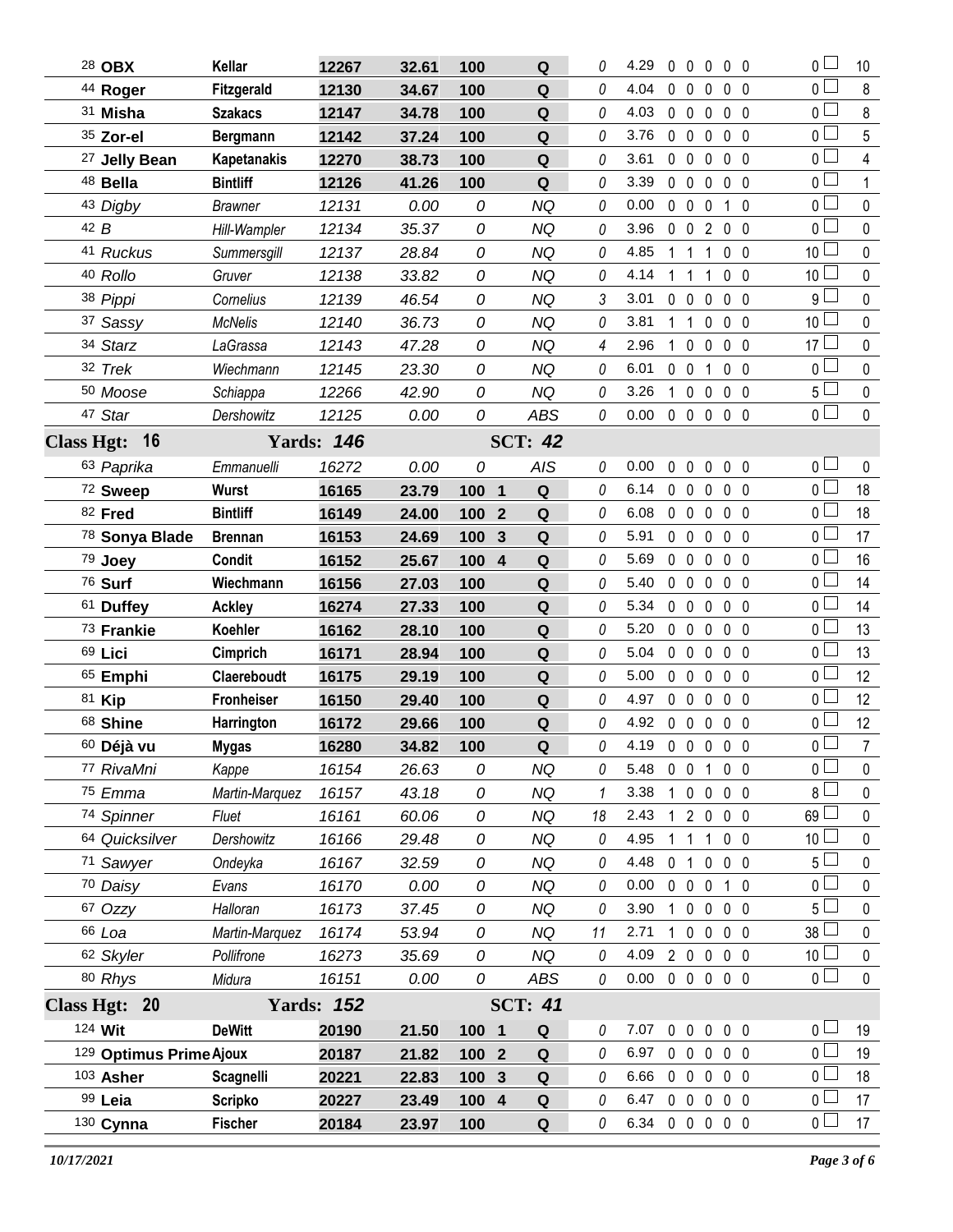| 117 Keen          | <b>Dattoma</b>        | 20204             | 24.09 | 100    | Q              | 0 | 6.31                       | $\mathbf 0$  | $\mathbf 0$       | 0            | 0 <sub>0</sub>           | $\overline{0}$        | 16                      |
|-------------------|-----------------------|-------------------|-------|--------|----------------|---|----------------------------|--------------|-------------------|--------------|--------------------------|-----------------------|-------------------------|
| 123 Tucker        | <b>Williams</b>       | 20195             | 24.50 | 100    | $\mathbf Q$    | 0 | 6.20                       | $\mathbf 0$  | $\mathbf 0$       | $\mathbf 0$  | 0 <sub>0</sub>           | 0 <sub>0</sub>        | 16                      |
| 115 Chick         | <b>Mosner</b>         | 20206             | 26.67 | 100    | $\mathbf Q$    | 0 | 5.70                       | $\mathbf 0$  | $\mathbf 0$       | $\mathbf 0$  | 0 <sub>0</sub>           | 0 <sub>0</sub>        | 14                      |
| 105 Sligo         | Johnston              | 20219             | 26.69 | 100    | Q              | 0 | 5.70                       | $\mathbf 0$  | $\mathbf 0$       | $\mathbf{0}$ | 0 <sub>0</sub>           | 0 <sub>1</sub>        | 14                      |
| 118 Emma          | <b>Hill-Wampler</b>   | 20203             | 28.43 | 100    | Q              | 0 | 5.35                       | $\mathbf 0$  | $\mathbf 0$       | $\mathbf{0}$ | 0 <sub>0</sub>           | 0 <sub>1</sub>        | 12                      |
| 122 <b>Blue</b>   | D'Andrea              | 20196             | 28.81 | 100    | ${\bf Q}$      | 0 | 5.28                       | $\mathbf 0$  | $\mathbf 0$       | 0            | 0 <sub>0</sub>           | 0 <sub>0</sub>        | 12                      |
| 113 Oskar         | <b>Patrick</b>        | 20211             | 29.82 | 100    | Q              | 0 | 5.10                       | $\mathbf{0}$ | $\mathbf 0$       | 0            | $0\quad 0$               | 0 <sub>0</sub>        | 11                      |
| 119 Kipper        | Carson                | 20202             | 30.83 | 100    | ${\bf Q}$      | 0 | 4.93                       | $\mathbf{0}$ | $\mathbf 0$       | $\mathbf{0}$ | 0 <sub>0</sub>           | 0 <sub>0</sub>        | 10                      |
| $132$ Hops        | <b>Mellon</b>         | 20180             | 30.92 | 100    | Q              | 0 | 4.92                       | $\mathbf{0}$ | $\mathbf 0$       | $\mathbf{0}$ | 0 <sub>0</sub>           | 0 <sub>0</sub>        | 10                      |
| 98 Rayce          | Gonchar               | 20228             | 31.66 | 100    | ${\bf Q}$      | 0 | 4.80                       | $\mathbf 0$  | $\mathbf 0$       | $\mathbf 0$  | $0\quad 0$               | 0 <sub>1</sub>        | $\boldsymbol{9}$        |
| 128 Tequila       | Cierpiszewski         | 20185             | 31.86 | 100    | Q              | 0 | 4.77                       | $\mathbf 0$  | $\mathbf 0$       | 0            | 0 <sub>0</sub>           | 0 <sub>0</sub>        | $\boldsymbol{9}$        |
| 102 Vader         | Alex Loos             | 20222             | 32.67 | 100    | Q              | 0 | 4.65                       | $\mathbf{0}$ | $\mathbf 0$       | $\mathbf{0}$ | 0 <sub>0</sub>           | 0 <sub>0</sub>        | $\,8\,$                 |
| 109 Kali          | Egan                  | 20215             | 32.80 | 100    | Q              | 0 | 4.63                       | $\mathbf 0$  | $\mathbf 0$       | $\mathbf{0}$ | 0 <sub>0</sub>           | 0 <sup>1</sup>        | 8                       |
| 127 Lark          | <b>Mandich-Steige</b> | 20186             | 37.47 | 100    | Q              | 0 | 4.06                       | $\mathbf 0$  | $\mathbf 0$       | 0            | $0\quad 0$               | $\overline{0}$ $\Box$ | $\mathfrak{Z}$          |
| 97 Phil           | <b>Salerno</b>        | 20231             | 38.22 | 100    | Q              | 0 | 3.98                       |              | $0\quad 0$        | $\mathbf 0$  | 0 <sub>0</sub>           | 0 <sub>0</sub>        | $\overline{2}$          |
| 111 Dino          | Grasso                | 20213             | 38.57 | 100    | Q              | 0 | 3.94                       | $\mathbf 0$  | $\mathbf 0$       | 0            | 0 <sub>0</sub>           | 0 <sub>l</sub>        | $\overline{2}$          |
| 133 Sky           | Patrick               | 20179             | 35.80 | 0      | NQ             | 0 | 4.25                       | $\mathbf{1}$ | $\mathbf 1$       | 2            | 0 <sub>0</sub>           | 10 <sup>2</sup>       | $\pmb{0}$               |
| 131 Skipper       | <b>Bishop</b>         | 20181             | 35.87 | 0      | <b>NQ</b>      | 0 | 4.24                       | 1            | $\mathbf{1}$      | 1            | 0 <sub>0</sub>           | 10 <sup>1</sup>       | $\pmb{0}$               |
| 126 Declan        | Minnella              | 20188             | 33.37 | 0      | <b>NQ</b>      | 0 | 4.55                       | $\mathbf{1}$ | $\mathbf 0$       | $\mathbf 0$  | 0 <sub>0</sub>           | 5 <sub>1</sub>        | $\pmb{0}$               |
| 121 Fae           | Schilling             | 20197             | 21.99 | 0      | <b>NQ</b>      | 0 | 6.91                       | $\mathbf 0$  | $\mathbf 0$       | 1            | 0 <sub>0</sub>           | 0 <sup>1</sup>        | $\pmb{0}$               |
| 114 Kiana         | Kraeuter              | 20208             | 40.06 | 0      | <b>NQ</b>      | 0 | 3.79                       | $\mathbf{1}$ | $\mathbf 0$       | $\mathbf 0$  | 0 <sub>0</sub>           | 5 <sub>1</sub>        | $\pmb{0}$               |
| 110 Bowie         | Danielsen             | 20214             | 30.61 | 0      | <b>NQ</b>      | 0 | 4.97                       | 1            | $\mathbf{1}$      | $\mathbf 0$  | $0\quad 0$               | 10 <sup>2</sup>       | $\pmb{0}$               |
| 107 Jazz          | <b>Zislin</b>         | 20217             | 27.79 | 0      | <b>NQ</b>      | 0 | 5.47                       |              | 0 <sub>1</sub>    | $\mathbf 0$  | 0 <sub>0</sub>           | $5+$                  | $\mathbf 0$             |
| 104 Mattie        | Gereg                 | 20220             | 28.46 | 0      | <b>NQ</b>      | 0 | 5.34                       | $\mathbf 0$  | $\mathbf 0$       | 1            | 0 <sub>0</sub>           | 0 <sub>l</sub>        | $\pmb{0}$               |
| 100 Scout         | Cierpiszewski         | 20226             | 22.71 | 0      | <b>NQ</b>      | 0 | 6.69                       | $\mathbf 0$  | $\mathbf 0$       | 1            | 0 <sub>0</sub>           | 0 <sub>l</sub>        | $\mathbf 0$             |
| 96 Ghost          | Patrick               | 20232             | 44.02 | 0      | <b>NQ</b>      | 3 | 3.45                       | $\mathbf{1}$ | $\mathbf 0$       | 1            | 0 <sub>0</sub>           | $14$ $\Box$           | $\pmb{0}$               |
| 95 Blake          | Murdock               | 20234             | 29.54 | 0      | <b>NQ</b>      | 0 | 5.15                       |              | 2 <sub>1</sub>    | 1            | 0 <sub>0</sub>           | 15                    | $\mathbf 0$             |
| 134 Nick          | Wurst                 | 20177             | 0.00  | 0      | <b>ABS</b>     | 0 | 0.00                       | $\mathbf 0$  | $\mathbf 0$       | 0            | 0 <sub>0</sub>           | 0 <sub>0</sub>        | $\pmb{0}$               |
| 125 Shelby        | Terra                 | 20189             | 0.00  | 0      | ABS            | 0 | 0.00                       | $\mathbf 0$  | $\mathbf 0$       | $\mathbf 0$  | 0 <sub>0</sub>           | 0 L                   | $\pmb{0}$               |
| 120 Lollipop      | Habich                | 20200             | 0.00  | 0      | <b>ABS</b>     | 0 | 0.00                       | $\mathbf 0$  |                   |              | $0\quad 0\quad 0\quad 0$ | 0 <sub>0</sub>        | 0                       |
| 116 'NSync        | Schmitter             | 20205             | 0.00  | 0      | ABS            | 0 | 0.00                       |              |                   |              | 00000                    | 0 <sub>0</sub>        | 0                       |
| 112 Bailey        | Ajoux                 | 20212             | 0.00  | 0      | ABS            | 0 | 0.00                       |              |                   |              | 0 0 0 0 0                | $\overline{0}$ $\Box$ | $\pmb{0}$               |
| 108 Indiana Bones | Rooney                | 20216             | 0.00  | 0      | ABS            | 0 | 0.00                       |              | $0\quad 0\quad 0$ |              | $0\quad 0$               | $0-$                  | 0                       |
| 106 Cooper        | Mellon                | 20218             | 0.00  | 0      | <b>ABS</b>     | 0 | 0.00                       |              |                   |              | 00000                    | 0 <sub>l</sub>        | $\pmb{0}$               |
| 101 Hallelujah    | Ajoux                 | 20225             | 0.00  | 0      | ABS            | 0 | 0.00                       |              |                   |              | 00000                    | 0 <sub>0</sub>        | 0                       |
| 94 Rona           | Schowalter            | 20235             | 0.00  | 0      | ABS            | 0 | $0.00 \t0 \t0 \t0 \t0 \t0$ |              |                   |              |                          | 0 <sub>l</sub>        | $\pmb{0}$               |
| Class Hgt: 24     |                       | <b>Yards: 152</b> |       |        | <b>SCT: 43</b> |   |                            |              |                   |              |                          |                       |                         |
| 147 Rainey        | <b>Staub</b>          | 24243             | 27.41 | 100 1  | Q              | 0 | 5.55                       |              |                   |              | 00000                    | 0 <sub>1</sub>        | 15                      |
| 148 Charm         | Hanna                 | 24242             | 30.43 | $1002$ | $\mathbf Q$    | 0 | 5.00                       |              |                   |              | 00000                    | 0 <sub>1</sub>        | 12                      |
| 144 Doc           | <b>McIlhenny</b>      | 24247             | 36.51 | 100 3  | Q              | 0 | 4.16                       |              | $0\quad 0\quad 0$ |              | 0 <sub>0</sub>           | 0 <sub>l</sub>        | 6                       |
| 150 Dublin        | <b>McIlhenny</b>      | 24238             | 38.12 | 100 4  | Q              | 0 | 3.99                       |              |                   |              | 00000                    | 0 <sub>1</sub>        | $\overline{\mathbf{4}}$ |
| 149 Leia          | Hopkins               | 24240             | 50.02 | 0      | <b>NQ</b>      | 7 | 3.04                       |              |                   |              | 1 3 2 0 0                | 41 L                  | 0                       |
| 151 Ryder         | <b>Barlics</b>        | 24244             | 35.14 | 0      | <b>NQ</b>      | 0 | 4.33                       |              |                   |              | 0 1 0 0 0                | 5 <sub>1</sub>        | $\pmb{0}$               |
| 146 Trudy         | Carberry              | 24246             | 33.73 | 0      | <b>NQ</b>      | 0 | 4.51                       |              |                   |              | 0 1 2 0 0                | 5 L                   | 0                       |
| 145 Rio           | <b>Barlics</b>        | 24248             | 44.14 | 0      | <b>NQ</b>      | 1 | 3.44                       |              |                   |              | 3 1 1 0 0                | $23 \Box$             | $\mathbf 0$             |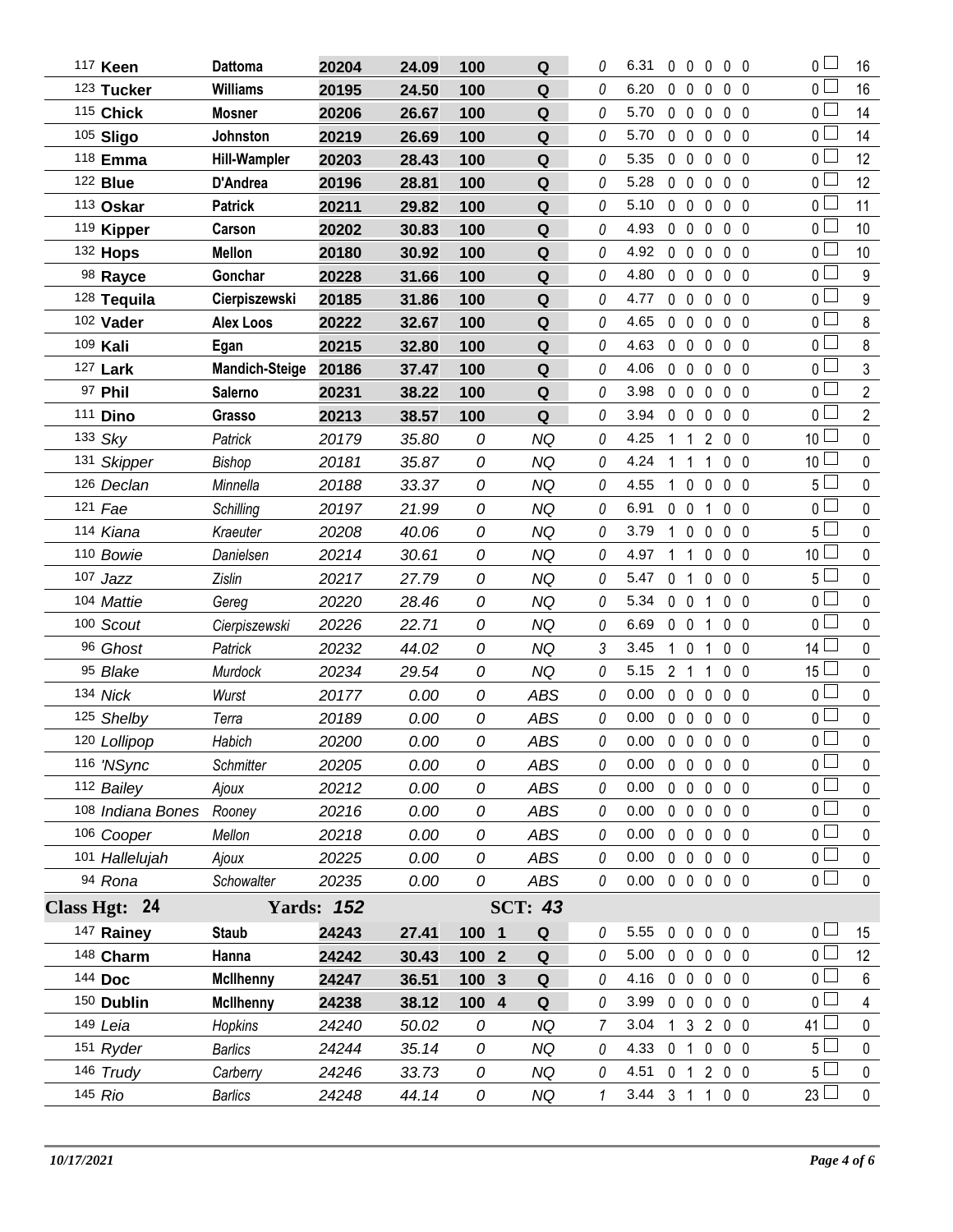|           | <b>SUN-1 JWW</b>          |                    |                            | <b>NOV P</b> |                |                                   |                 |                                              |                |             |              |                |                                  |                          |
|-----------|---------------------------|--------------------|----------------------------|--------------|----------------|-----------------------------------|-----------------|----------------------------------------------|----------------|-------------|--------------|----------------|----------------------------------|--------------------------|
|           | RO Call Name              | Handler            | Armband                    | Time         |                | Score Place/Qualified             | Sec Ovr YPS     |                                              |                |             |              | R W F E T      | <b>Total F</b>                   | <b>Tie MachPts</b>       |
|           | Class Hgt: 04             |                    | <b>Yards: 113</b>          |              |                | <b>SCT: 54</b>                    |                 |                                              |                |             |              |                |                                  |                          |
|           | <sup>1</sup> Fiona        | Rosenberg          | 04021                      | 0.00         | 0              | ABS                               | 0               | $0.00 \t0 \t0 \t0 \t0 \t0$                   |                |             |              |                | 0 <sub>0</sub>                   | 0                        |
|           | Class Hgt: 20             |                    | <b>Yards: 117</b>          |              |                | <b>SCT: 47</b>                    |                 |                                              |                |             |              |                |                                  |                          |
|           | 14 GaBoing!               | Diaz               | 20025                      | 63.23        | 0              | NQ                                | 16              | 1.85                                         | $\overline{1}$ | $\mathbf 0$ | $\mathbf{1}$ | $0\quad 0$     | $21 \Box$                        | 0                        |
|           | 13 Quinn                  | Roessner           | 20026                      | 40.32        | 0              | NQ                                | 0               | 2.90 0 1 0 0 0                               |                |             |              |                | $5\Box$                          | $\pmb{0}$                |
|           | <b>SUN-1 JWW</b>          |                    |                            | <b>OPENP</b> |                |                                   |                 |                                              |                |             |              |                |                                  |                          |
| <b>RO</b> | <b>Call Name</b>          | Handler            | Armband                    | Time         |                | Score Place/Qualified Sec Ovr YPS |                 |                                              |                |             |              | R W F E T      | <b>Total F</b>                   | Tie MachPts              |
|           | Class Hgt: 08             |                    | <b>Yards: 125</b>          |              |                | <b>SCT: 47</b>                    |                 |                                              |                |             |              |                |                                  |                          |
|           | 4 Carter                  | Tice               | 08060                      | 0.00         | 0              | NQ                                | $\theta$        | $0.00 \t0 \t0 \t0 \t1 \t0$                   |                |             |              |                | 0 <sub>0</sub>                   | $\mathbf{0}$             |
|           | <b>SUN-1</b>              | <b>UWW</b>         | EX P                       |              |                |                                   |                 |                                              |                |             |              |                |                                  |                          |
|           | RO Call Name              | Handler            | Armband                    | Time         |                | Score Place/Qualified Sec Ovr YPS |                 |                                              |                |             |              | R W F E T      | Total F Tie MachPts              |                          |
|           | Class Hgt: 04             |                    | <b>Yards: 140</b>          |              |                | <b>SCT: 51</b>                    |                 |                                              |                |             |              |                |                                  |                          |
|           | 3 Max                     | Brav               | 04008                      | 0.00         | 0              | ABS                               | 0               | $0.00 \t0 \t0 \t0 \t0 \t0$                   |                |             |              |                | 0 <sub>0</sub>                   | 0                        |
|           | Class Hgt: 12             |                    | <b>Yards: 146</b>          |              |                | <b>SCT: 47</b>                    |                 |                                              |                |             |              |                |                                  |                          |
|           | 59 Rocket                 | Harvey             | 12252                      | 0.00         | 0              | ABS                               | 0               | $0.00 \t0 \t0 \t0 \t0 \t0$                   |                |             |              |                | 0 <sup>1</sup>                   | 0                        |
|           | Class Hgt: 16             |                    | <b>Yards: 152</b>          |              |                | <b>SCT: 46</b>                    |                 |                                              |                |             |              |                |                                  |                          |
|           | 93 Marlie                 | Gernhardt          | 16254                      | 30.18        | $100$ 1        | Q                                 | $\theta$        | 5.04 0 0 0 0 0                               |                |             |              |                | 0 <sub>0</sub>                   | $\Omega$                 |
|           | <b>SUN-1</b>              | <b>JWW</b>         |                            | <b>MASP</b>  |                |                                   |                 |                                              |                |             |              |                |                                  |                          |
| <b>RO</b> | Call Name                 | Handler            | Armband                    | Time         |                | Score Place/Qualified Sec Ovr YPS |                 |                                              |                |             |              | R W F E T      | Total F Tie MachPts              |                          |
|           | Class Hgt: 04             |                    |                            |              |                |                                   |                 |                                              |                |             |              |                |                                  |                          |
|           |                           |                    | <b>Yards: 140</b>          |              |                | <b>SCT: 51</b>                    |                 |                                              |                |             |              |                |                                  |                          |
|           | <sup>2</sup> Kendall      | <b>Scheiner</b>    | 04249                      | 40.70        | 100 1          | Q                                 | 0               | 3.44                                         |                |             |              | 00000          | 0 <sub>l</sub>                   | 10                       |
|           | 1 Tia                     | Fletcher           | 04056                      | 56.44        | 0              | <b>NQ</b>                         | $5\overline{)}$ | 2.48 2 0 0 0 0                               |                |             |              |                | $25 \Box$                        | $\pmb{0}$                |
|           | 4 Jasmine                 | Scheiner 04250     |                            | 62.79        | $\overline{a}$ | NQ                                | 11              | 2.23 1 1 0 0 0                               |                |             |              |                | $43 \Box$                        | $\Omega$                 |
|           | Class Hgt: 08             |                    | <b>Yards: 140</b>          |              |                | <b>SCT: 48</b>                    |                 |                                              |                |             |              |                |                                  |                          |
|           | 21 Aeryn                  | <b>Midura</b>      | 08066                      | 26.32        | 100 1          | Q                                 | 0               | 5.32                                         | $0\quad 0$     |             | $\mathbf 0$  | 0 <sub>0</sub> | 0 <sub>0</sub>                   | 21                       |
|           | <sup>22</sup> Berkeley    | <b>Smey</b>        | 08064                      | 43.77        | 100 2          | Q                                 | 0               | 3.20                                         |                | $0\quad 0$  | $\mathbf 0$  | $0\quad 0$     | 0 <sup>2</sup>                   | $\overline{4}$           |
|           | 25 Pixie                  | Marsh              | 08059                      | 54.31        | 0              | <b>NQ</b>                         | 6               | 2.58                                         | 1              | $\mathbf 1$ | $\mathbf 0$  | $0\quad 0$     | $28$ $\Box$                      | 0                        |
|           | 24 Madyson                | Rissmiller         | 08062                      | 29.83        | 0              | <b>NQ</b>                         | 0               | 4.69                                         |                | $1 \quad 1$ | 1            | 0 <sub>0</sub> | 10 <sup>L</sup>                  | 0                        |
|           | 23 Tamiah                 | Marsh<br>Pew       | 08063                      | 53.43        | 0<br>0         | <b>NQ</b><br><b>ABS</b>           | 5<br>0          | 2.62 2 0 0 0 0<br>$0.00 \t0 \t0 \t0 \t0 \t0$ |                |             |              |                | $25 -$<br>0 <sub>0</sub>         | 0<br>$\mathbf 0$         |
|           | 20 Quinn<br>Class Hgt: 12 |                    | 08251<br><b>Yards: 146</b> | 0.00         |                | <b>SCT: 47</b>                    |                 |                                              |                |             |              |                |                                  |                          |
|           | 57 Crime                  | Lazaro             | 12070                      | 22.57        | 100 1          | Q                                 | 0               | 6.47                                         | $0\quad 0$     |             | $\mathbf 0$  | 0 <sub>0</sub> | 0 <sub>0</sub>                   | 24                       |
|           | 58 Vida                   | Melendez           | 12069                      | 26.57        | 100 2          | Q                                 | 0               | 5.49                                         |                | $0\quad 0$  | $\mathbf 0$  | $0\quad 0$     | 0 <sub>0</sub>                   | 20                       |
|           | 53 Sassy                  | Forsberg-Mosn      | 12076                      | 27.90        | 100 3          | ${\bf Q}$                         | 0               | 5.23                                         |                |             |              | 00000          | 0 <sub>0</sub>                   | 19                       |
|           | $51$ Joey                 | <b>Albrizio</b>    | 12079                      | 30.01        | 100 4          | ${\bf Q}$                         | 0               | 4.87                                         |                | $0\quad 0$  | $\mathbf 0$  | $0\quad 0$     | 0 <sub>0</sub>                   | 16                       |
|           | 26 Lettie                 | <b>Andrews</b>     | 12074                      | 31.20        | 100            | Q                                 | 0               | 4.68                                         |                | $0\quad 0$  | $\mathbf 0$  | $0\quad 0$     | 0 <sub>0</sub>                   | 15                       |
|           | 54 Stetson                | Felton             | 12075                      | 48.29        | 0              | <b>NQ</b>                         | 1               | 3.02                                         | 0 <sub>1</sub> |             | $\mathbf 0$  | $0\quad 0$     | $8\perp$                         | $\mathbf 0$              |
|           | 52 Sundae<br>56 Frankie   | Kellar<br>Saraceni | 12078<br>12071             | 0.00<br>0.00 | 0<br>0         | NQ<br>ABS                         | 0<br>0          | 0.00<br>$0.00 \t0 \t0 \t0 \t0 \t0$           |                |             |              | 0 0 0 1 0      | 0 <sub>0</sub><br>0 <sub>1</sub> | $\pmb{0}$<br>$\mathbf 0$ |